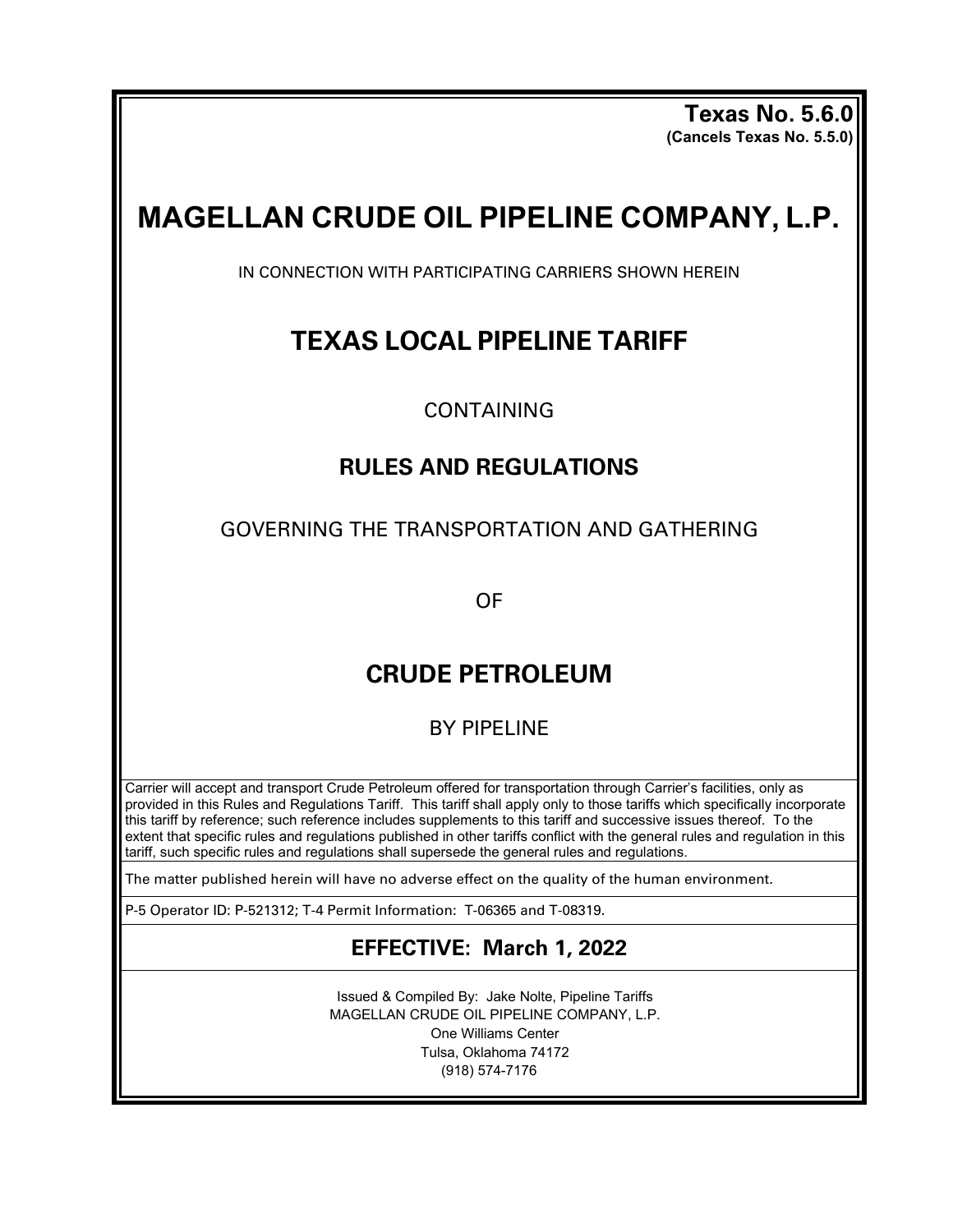#### **General Application**

Rules and regulations published herein apply only under tariffs which make specific reference by number to this tariff; such reference will include supplements hereto and successive issues hereof**.**

Crude petroleum will be transported through carrier's facilities only as provided in this rules and regulations tariff, except that specific rules and regulations published in individual tariffs will take precedence over rules and regulations published herein.

### **Special Application**

The rules and regulations in Section I of this tariff will apply under tariffs made subject to the rules and regulations of the Railroad Commission of Texas as published in this tariff. The rules and regulations in Section I and II of this tariff will apply under local tariffs.

#### **Application of Rates From Intermediate Points**

From any point named in tariffs making reference to this tariff which is intermediate to a point from which rates are published, through such unnamed point, apply from such unnamed point the rate from the next more distant point.

# **SECTION I**

# **Rules and Regulations of Railroad Commission of Texas Rule §3.71, Pipeline Tariffs**

# **1. ALL MARKETABLE OIL TO BE RECEIVED FOR TRANSPORATION**

By the term "marketable oil" is meant any crude petroleum adapted for refining or fuel purposes, properly settled and containing not more than two percent (2.0%) of basic sediment, water, or other impurities above a point six (6) inches below the pipeline connection with the tank. Pipelines shall receive for transportation all such "marketable oil" tendered; but no pipeline shall be required to receive for shipment from any one person an amount exceeding three thousand (3,000) barrels of petroleum in any one day; and, if the oil tendered for transportation differs materially in character from that usually produced in the field and being transported there from by the pipeline, then it shall be transported under such terms as the shipper and the owner of the pipeline may agree or the commission may require.

### **2. BASIC SEDIMENT, HOW DETERMINED – TEMPERATURE**

In determining the amount of sediment, water or other impurities, a pipeline is authorized to make a test of the oil offered for transportation from an average sample from each such tank, by the use of centrifugal machine, or by the use of any other appliance agreed upon by the pipeline and the shipper. The same method of ascertaining the amount of the sediment, water, or other impurities shall be used in the delivery as in the receipt of oil. A pipeline shall not be required to receive for transportation, nor shall consignee be required to accept as a delivery, any oil of a higher temperature than 90 degrees Fahrenheit, except that during the summer oil shall be received at any atmospheric temperature, and may be delivered at like temperature. Consignee shall have the same right to test the oil upon delivery at destination that the pipeline has to test before receiving from the shipper**.**

### **3. "BARREL" DEFINED**

For the purpose of these sections, a "barrel" of crude petroleum is declared to be forty-two (42) gallons of 231 cubic inches per gallon at 60 degrees Fahrenheit.

# **4. OIL INVOLVED IN LITIGATION, ETC – INDEMNITY AGAINST LOSS**

When any oil offered for transportation is involved in litigation, or the ownership is in dispute, or when the oil appears to be encumbered by lien or charge of any kind, the pipeline may require of shippers an indemnity bond to protect it against all loss.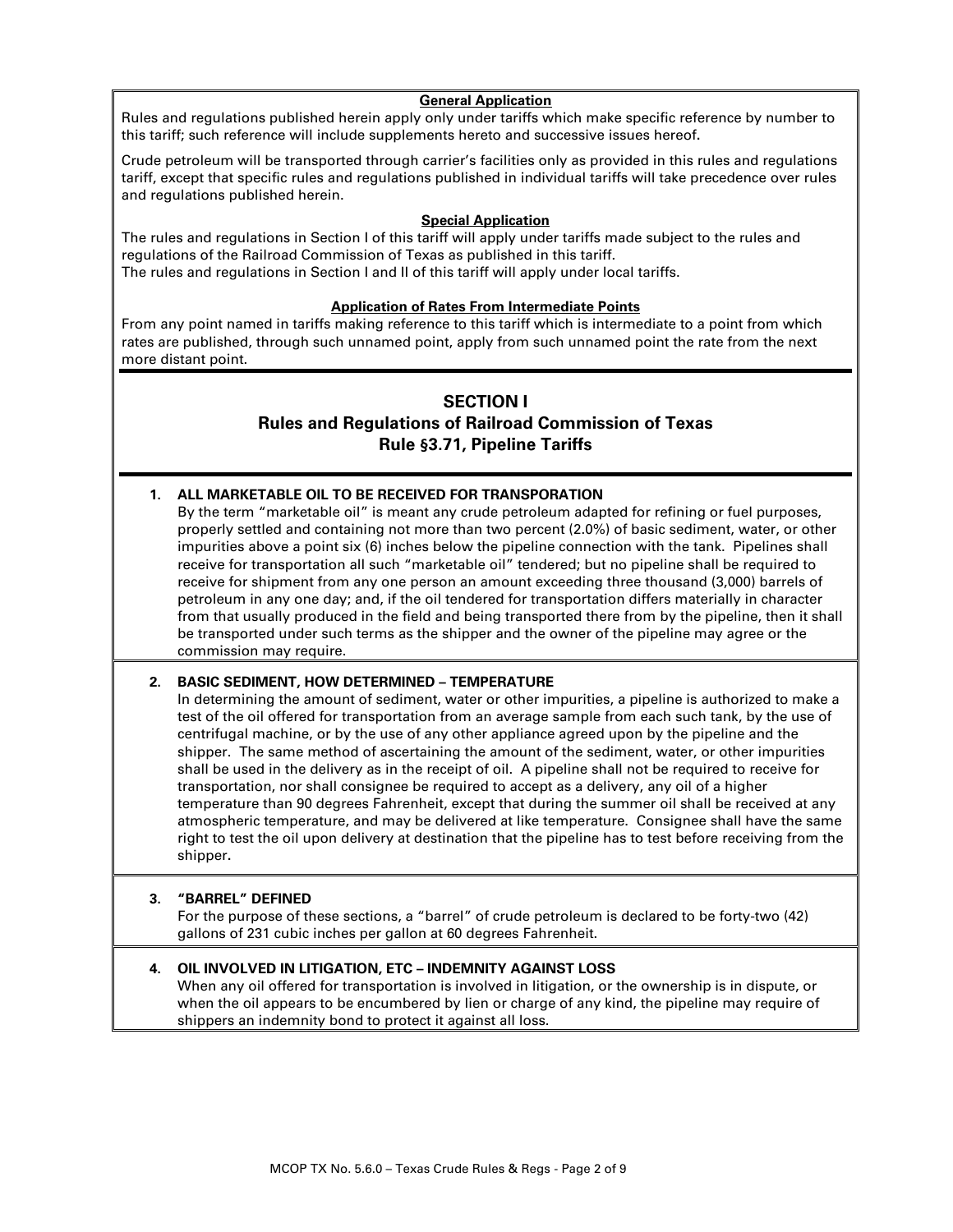### **5. STORAGE**

Each pipeline shall provide, without additional charge, sufficient storage, such as is incident and necessary to the transportation of oil, including storage at destination or so near thereto as to be available for prompt delivery to destination point, for five days from the date of order of delivery at destination.

# **6. IDENTITY AND MAINTENANCE OF OIL**

A pipeline may deliver to consignee, either the identical oil received for transportation, subject to such consequences of mixing with other oil as are incident to the usual pipeline transportation, or it may make delivery from its common stock at destination; provided, if this last be done, the delivery shall be of substantially like kind and market value.

### **7. MINIMUM QUANTITY TO BE RECEIVED**

A pipeline shall not be required to receive less than one tank car-load of oil when oil is offered for loading into tank cars at destination of the pipeline. When oil is offered for transportation for other than tank car delivery, a pipeline shall not be required to receive less than five hundred (500) barrels.

### **8. GATHERING CHARGES**

Tariffs to be filed by a pipeline shall specify separately the charges for gathering of the oil, for transportation and for delivery.

# **9. MEASURING, TESTING AND DEDUCTIONS**

(A) Except as provided in subparagraph (B) of this paragraph, all crude oil tendered to a pipeline shall be gauged and tested by a representative of the pipeline prior to its receipt by the pipeline. The shipper may be present or represented at the gauging or testing. Quantities shall be computed from correctly compiled tank tables showing 100% of the full capacity of the tanks.

(B) As an alternative to the method of measurement provided in subparagraph (A) of this paragraph, crude oil and condensate may be measured and tested, before transfer of custody to the initial transporter, by:

- (i) lease automatic custody transfer (LACT) equipment, provided such equipment is installed and operated in accordance with the latest revision of the American Petroleum Institute (API) Manual of Petroleum Measurement Standards, Chapter 6.1, or;
- (ii) any devise or method, approved by the commission or its delegate, which yields accurate measurements of crude oil or condensate.
- (C) Adjustments to the quantities determined by the methods described in subparagraphs (A) or (B) of this paragraph shall be made for temperature from the nearest whole number degree to the basis of 60 degrees Fahrenheit and to the nearest 5/10 API degree gravity in accordance with the volume correction Tables 5A and 6A contained in API Standard 2540, American Society for Testing Materials 01250, Institute of Petroleum 200, first edition, August 1980. A pipeline may deduct the basic sediment, water, and other impurities as shown by the centrifugal or other test agreed upon by the shipper and pipeline; and 1.0% for evaporation and loss during transportation. The net balance shall be the quantity deliverable by the pipeline. In allowing the deductions, it is not the intention of the commission to affect any tax or royalty obligations imposed by the laws of Texas on any producer or shipper of crude oil.
- (D) A transfer of custody of crude between transporters is subject to measurement as agreed upon by the transporters.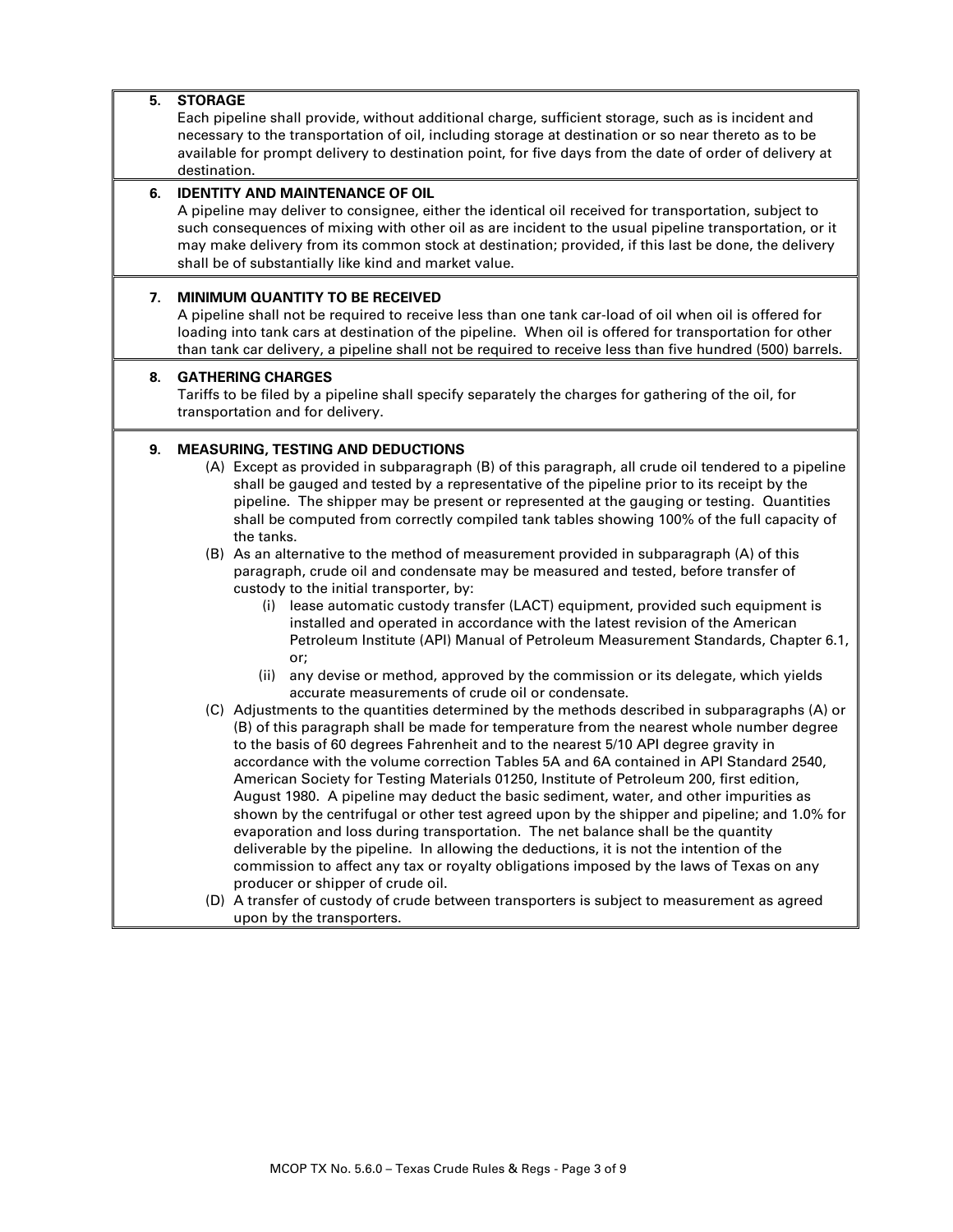### 10. **DELIVERY AND DEMURRAGE**

Each pipeline shall transport oil with reasonable diligence, considering the quality of the oil, the distance of transportation, and other material elements, but at any time after receipt of a consignment of oil, upon twenty-four (24) hours notice to the consignee, may offer oil for delivery from its common stock at the point of destination, conformable to Item No. 6 of this section, at a rate not exceeding ten thousand (10,000) barrels per day of twenty-four (24) hours. Computation of time of storage (as provided for in Item No. 5 of this section) shall begin at the expiration of such notice. At the expiration of the time allowed in Item No. 5 of this section for storage at destination, a pipeline may assess a demurrage charge on oil offered for delivery and remaining undelivered, at a rate for the first ten (10) days of one-tenth of one cent (\$0.001) per barrel; and thereafter at a rate of threefourths of one cent (\$0.0075) per barrel, for each day of twenty-four (24) hours or fractional part thereof.

# 11. **UNPAID CHARGES, LIEN FOR AND SALE TO COVER**

A pipeline shall have a lien on all oil to cover charges for transportation, including demurrage, and it may withhold delivery of oil until the charges are paid. If the charges shall remain unpaid for more than five (5) days after notice of readiness to delivery, the pipeline may sell the oil at public auction at the general office of the pipeline on any day not a legal holiday. The date for the sale shall be not less than forty-eight (48) hours after publication of notice in a daily newspaper of general circulation published in the city where the general office of the pipeline is located. The notice shall give the time and place of the sale, and the quantity of the oil to be sold. From the proceeds of the sale, the pipeline may deduct all charges lawfully accruing, including demurrage, and all expenses of the sale. The net balance shall be paid to the person lawfully entitled thereto.

# **12. NOTICE OF CLAIM**

Notice of claim for loss, damage or delay in connection with the shipment of oil must be made in writing to the pipeline within ninety-one (91) days after, the damage, loss, or delay occurred. If the claim is for failure to make delivery, the claim must be made within ninety-one (91) days after a reasonable time for delivery has elapsed.

### **13. TELEPHONE – TELEGRAPH LINE – SHIPPER TO USE**

If a pipeline maintains a private telegraph or telephone line, a shipper may use it without extra charge, for messages incident to shipments. However, a pipeline shall not be held liable for failure to deliver any messages away from its office or for delay in transmission or for interruption of service.

# **14. CONTRACTS OF TRANSPORTATION**

When a consignment of oil is accepted, the pipeline shall give the shipper a run ticket, and shall give the shipper a statement that shows the amount of oil received for transportation, the points of the origin and destination, corrections made for temperature, deductions made for impurities, and the rate for such transportation.

# **15. SHIPPER'S TANKS, ETC. - INSPECTION**

When a shipment of oil has been offered for transportation, the pipeline shall have the right to go upon the premises where the oil is produced or stored, and have access to any and all tanks or storage receptacles for the purpose of making any examination, inspection, or test authorized by this section.

# **16. OFFERS IN EXCESS OF FACILITIES**

If oil is offered to any pipeline for transportation in excess of the amount that can be immediately transported, the transportation furnished by the pipeline shall be apportioned among all shippers in proportion to the amounts offered by each; but no offer for transportation shall be considered beyond the amount which the person requesting the shipment then has ready for shipment by the pipeline. The pipeline shall be considered as a shipper of oil produced or purchased by itself and held for shipment through its line, and its oil shall be entitled to participate in such apportionment.

# **17. INTERCHANGE OF TONNAGE**

Pipelines shall provide the necessary connections and facilities for the exchange of tonnage at every locality reached by two or more pipelines, when the Commission finds that a necessity exists for connection, and under such regulations as said Commission may determine in each case.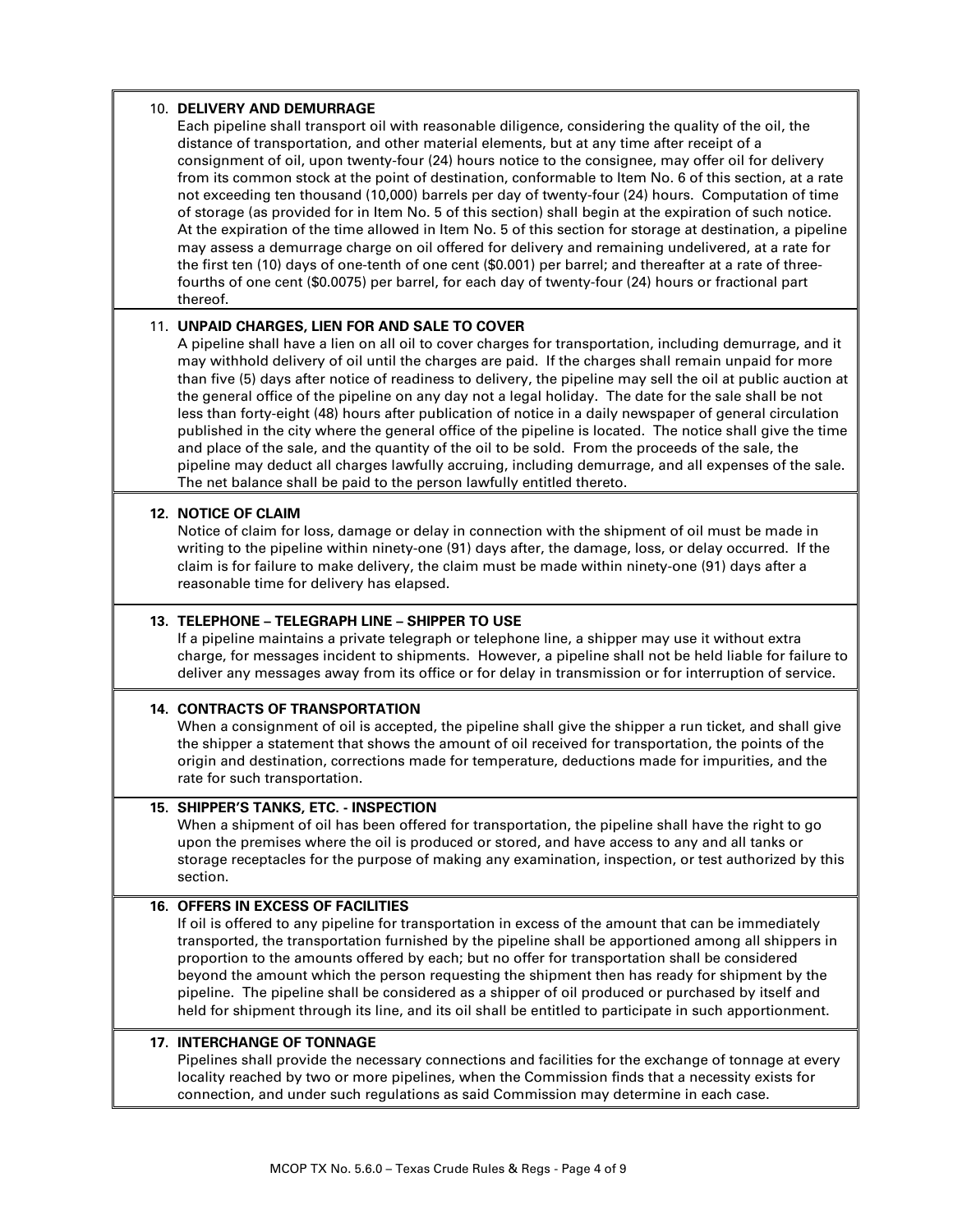### 18. **RECEIPT AND DELIVERY – FOR NECESSARY FACILITIES**

Each pipeline shall install and maintain facilities for the receipt and delivery of marketable crude petroleum of shippers at any point on its line if the Commission finds that a necessity exists therefore and under regulations by the Commission.

# 19. **REPORTS OF LOSS FROM FIRES, LIGHTNING AND LEAKAGE**

- (A) Each pipeline shall immediately notify the commission district office, electronically or by telephone, of each fire that occurs at any oil tank owned or controlled by the pipeline, or of any tank struck by lightning. Each pipeline shall in like manner report each break or leak in any of its tanks or pipelines from which more than five (5) barrels escapes. Each pipeline file the required information with the commission in accordance with the appropriate commission form within thirty (30) days from the date of the spill or leak
- (B) No risk of fire, storm, flood, or act of God, and no risk resulting from riots, insurrection, rebellion, war or act of the public enemy, or from quarantine or authority of law or any order, requisition or necessity of the government of the United States in time of war, shall be borne by a pipeline, nor shall any liability accrue to it from any damage thereby occasioned. If loss of any crude oil from any such causes occurs after the oil has been received for transportation, and before it has been delivered to the consignee, the shipper shall bear a loss in such proportion as the amount of his shipment is to all of the oil held in transportation by the pipeline at the time of such loss, and the shipper shall be entitled to have delivered only such portion of his shipment as may remain after a deduction of his due proportion of such loss, but in such event the shipper shall be required to pay charges only on the quantity of oil delivered. This Item No. 19 shall not apply if the loss occurs because of negligence of the pipeline.
- (C) Common carrier pipelines shall mail (return receipt requested) or hand deliver to landowners (persons who have legal title to the property in question) and residents (persons whose mailing address is the property in question) of land upon which a spill or leak has occurred, all spill or leak reports required by the commission for that particular spill or leak within thirty (30) days of filing the required reports with the commission. Registration with the commission by landowners and resident for the purpose of receiving spill or leak reports shall be required every five years, with the renewal registration starting January 1, 1999. If a landowner or resident is not registered with the commission, the common carrier is not required to furnish such reports to the resident or landowner.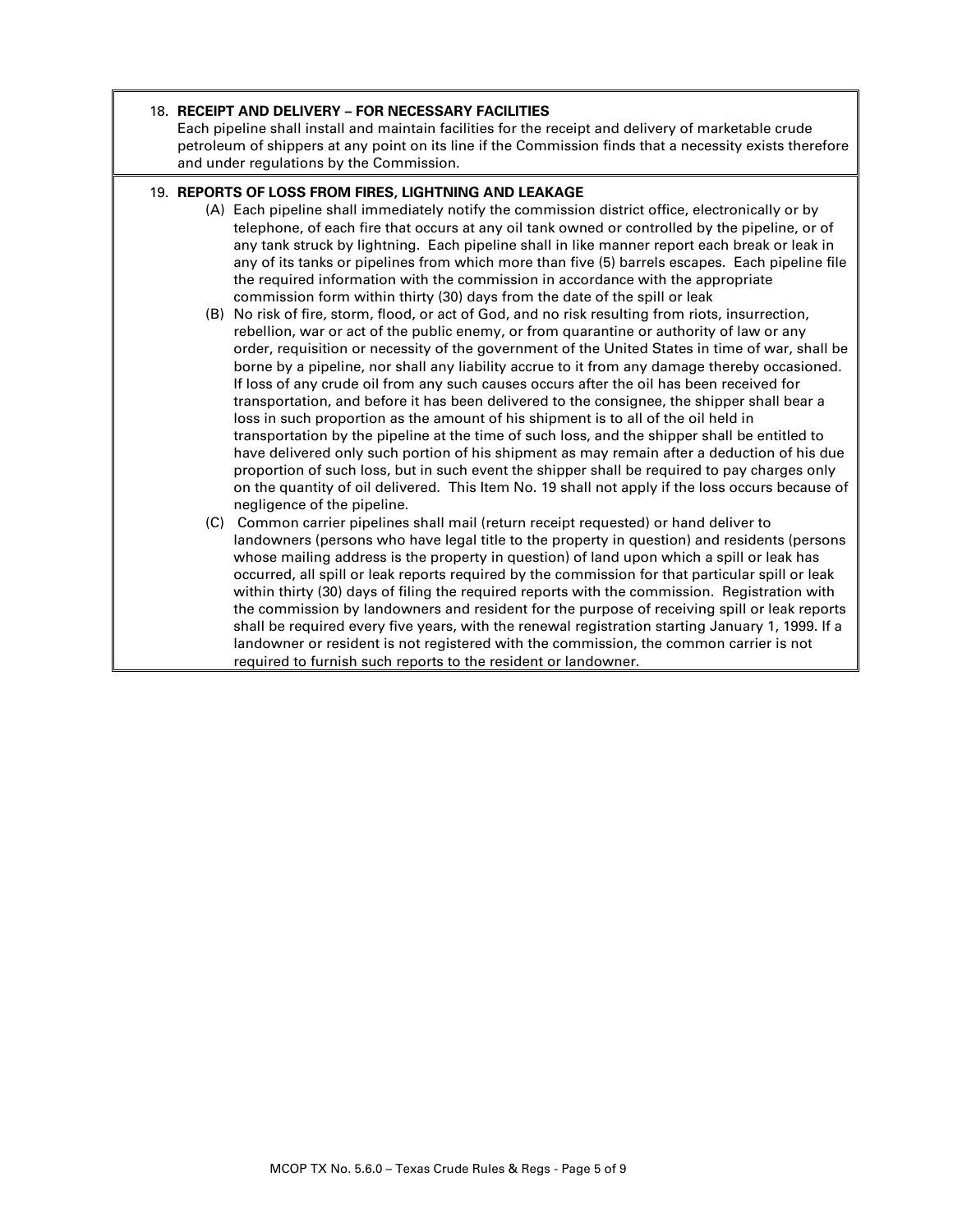# **SECTION II Supplemental Magellan Crude Oil Pipeline Company, L.P. ("MCOP") Rules and Regulations Governing Crude Petroleum Transportation By Pipeline**

# **25. DEFINITIONS**

"Carrier" means Magellan Crude Oil Pipeline Company, L.P. ("MCOP")

"Crude Petroleum" means either the direct liquid products of oil wells, or a mixture of the direct liquid products of oil wells with the indirect liquid products of oil or gas wells including gasoline and liquefied petroleum gases, as provided in Section 30.

"Various WTI" means any West Texas Intermediate Crude Petroleum to be nominated or shipped that does not meet the definition of WTI.

"WTI" means West Texas Intermediate Crude Petroleum that: (a) originates from MCOP's Longhorn Crude system referenced in MCOP's Texas No. **[W]** 1.5.0 1.4.0 (including supplements thereto or reissues thereof) and meets the specifications for WTI in such tariff; (b) originates from BridgeTex Pipeline Company, LLC's ("BridgeTex") Crude system referenced in BridgeTex's Texas No. 1.3.0 or RCT No. 4.2.0 (including supplements thereto or reissues thereof) and meets the specifications for WTI in such tariffs; **[W]**  $er$  (c) meets all of the requirements set forth at https://magellanlp.com/WhatWeDo/mehwtiprogram.aspx; [W] or (d) originates from Wink to Webster Pipeline LLC's ("WWP") pipeline referenced in WWP's Texas **[W]** 2.2.2 2.1.1 (including supplements thereto or reissues thereof) and meets the specifications for WTI in MCOP's tariff Texas 19.0.0 **[W]**.; or (e) originates from Enterprise's ECHO Terminal and meets the HOU Specifications in the ICE Contract Rules (Section 7A1.5) available at https://www.theice.com/publicdocs/futures/15112021\_ICE\_Rules\_SECTION\_7A1.pdf.

"WTL" means West Texas Light Crude Petroleum that: (a) originates from MCOP's Longhorn Crude system referenced in MCOP's Texas No. **[W]** 1.5.0 1.4.0 (including supplements thereto or reissues thereof) and meets specifications for WTL under such tariff; **[W]** or (b) originates from BridgeTex's Crude system referenced in BridgeTex's RCT No. 4.2.0, (including supplements thereto or reissues thereof), and meets the specifications for WTL under such tariff; or (c) originates from WWP's pipeline referenced in WWP's Texas **[W]** 2.2.2 2.1.1 (including supplements thereto and reissues thereof) and meets the specifications for WTL in MCOP's tariff Texas 19.0.0.

# **30. MIXTURES**

- (A) The indirect liquid products of oil or gas wells, including gasoline and liquefied petroleum gases, hereinafter referred to as indirect products, will be accepted and transported as a mixture with the direct liquid products of oil wells, hereinafter referred to as direct products, provided the product characteristics of the resulting mixture does not exceed that permitted by carrier's facilities and operating conditions.
- (B) The indirect products portion of the mixture will be accepted for transportation at reception points other than the one at which the direct products portion of the same mixture is received, provided that the consignee and destination are the same and that operating conditions and the carrier's facilities permit the indirect products portion to be mixed with the direct products of the same consignee. The rate to be assessed on each portion of the mixture shall be the rate applicable from the point at which each is received.
- (C) The direct and indirect products will be measured and tested separately and must be shown separately on the tender form.

# **40. DIVERSION OR RECONSIGNMENT**

Crude petroleum in transport may be diverted without an additional charge to a destination other than originally specified on the tender, or crude petroleum in transport may be reconsigned to another shipper at point of destination only, provided such diversion or reconsignment is made in writing by the tendered shipper prior to delivery at original destination. This will be allowed subject to the rates, rules and regulations applicable from point of origin to point of final destination, upon condition that no out-of-line or backhaul movement will be made.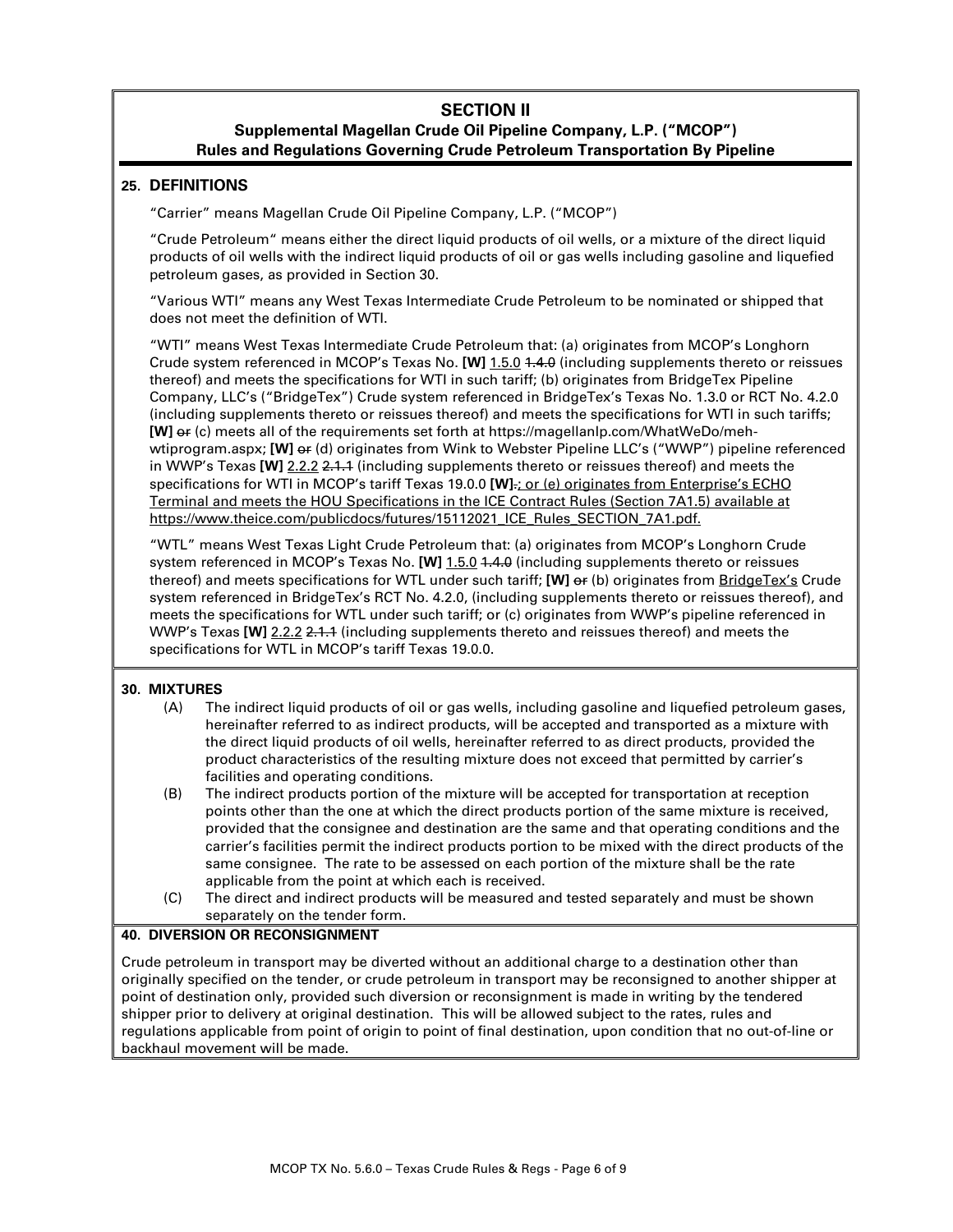**45. GAUGING, TESTING AND DEDUCTIONS –** Deviation to Rule 9 whereby, a deduction of one tenth of one percent (0.1%) will be made to cover evaporation, interface losses, and other normal losses during transportation.

Each Shipper's over/short position for each crude type will be balanced toward zero as provided in Carrier's Over/Short Balancing Process dated May 1, 2017, available upon request.

# **50. MINIMUM SHIPMENTS**

Quantities of Crude Petroleum will be accepted for transportation as a single shipment to destinations applicable herein in amounts of not less than 50,000 barrels. Quantities of less than 50,000 barrels may be accepted for transportation if necessary for proration purposes and operating conditions permit and if such Crude Petroleum is of like quality and characteristics of that currently being transported.

# **70. NOMINATIONS**

Crude Petroleum for shipment through Carrier's pipeline system will be received only on proper notice showing the point at which the Crude Petroleum is to be received, point or points of delivery, Consignee (if any), the product grade and the amount of Crude Petroleum to be transported. The Shipper notice must be submitted via Carrier's COBALT (or successor) system (or alternate method approved by Carrier) prior to 5:00 p.m. Central time, on the 15<sup>th</sup> day of the month preceding the month for which the nominations apply. If the fifteenth (15th) day of the month falls on a weekend or holiday, then nominations are due on the last day that is not a weekend or holiday before the fifteenth (15th) day.

Upon receipt of nominations from Shippers, Carrier may conduct upstream and downstream verifications in accordance with the terms of the Nomination Verification Procedure set forth below. To the extent that a Shipper's nomination cannot be fully verified in accordance with such terms, as determined by Carrier in its sole discretion, the Shipper's nomination will be reduced by Carrier in accordance with the Procedure set forth below.

Shipper may only nominate and ship Crude Petroleum as "WTI" if such Crude Petroleum meets the definition of WTI under Item 25 above and any other West Texas Intermediate Crude Petroleum must be nominated and shipped as Various WTI under Item 25 above. Shipper may only nominate and ship Crude Petroleum as "WTL" if such Crude Petroleum meets the definition of WTL under Item 25 above. Carrier will not be liable for a Shipper's breach of the foregoing provision.

Nomination Verification Procedure:

Upon receipt of each month's nominations, Carrier may verify with each receipt point and delivery point a volume based on the volumes nominated to it (the "Verified Volume").

- 1) Carrier may request that upstream connecting carriers or facilities verify the Shipper's nomination of volume to Carrier.
- 2) With respect to nominations for delivery to a specific connecting carrier or other connecting party, Carrier may contact such party and request verification of each Shipper's volume nominated for delivery to its facility. Downstream connecting carriers and other connecting parties will follow their own procedure for verifying volumes to Carrier.
- 3) The volumes verified under subsections 1 and 2 of this Item 70 will be the Shipper's Verified Volume.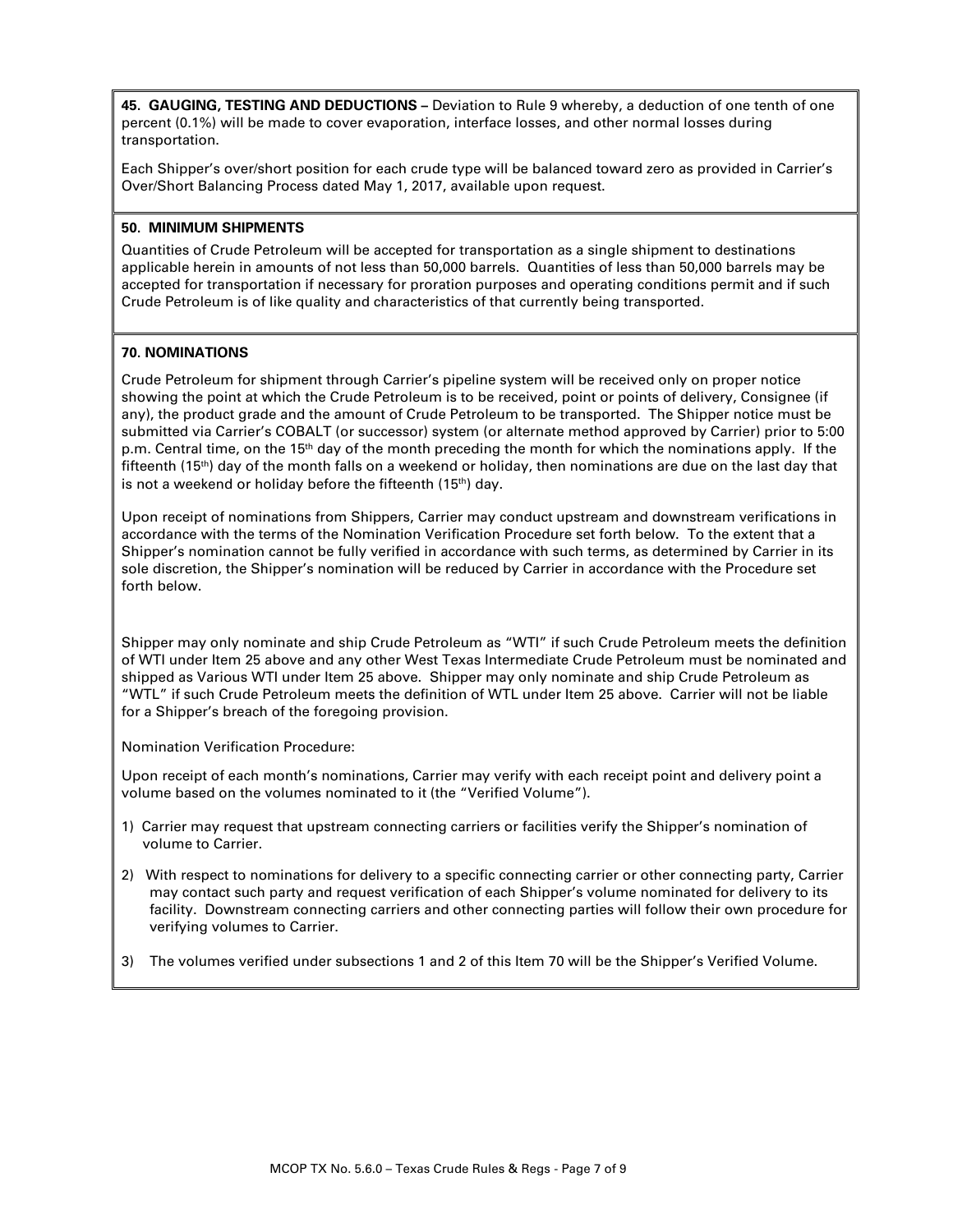### **110. PAYMENT OF TRANSPORTATION AND OTHER CHARGES**

Shipper shall pay the transportation and all other charges accruing on Crude Petroleum delivered, adjusted to sixty degrees Fahrenheit (60°F). Carrier shall have a carrier's lien, as provided by Chapter 7 of the Texas Uniform Commercial Code, on all Crude Petroleum accepted for transportation to secure the payment of all charges, and may withhold said Crude Petroleum from delivery until all of the said charges shall have been paid.

Carrier will bill Shipper each month for transportation and other charges incurred during the previous month. If such a bill is not paid within ten (10) days after date of invoice or, if later, any other due date, Carrier shall have the right to assess a late charge at an interest rate of 1.5% per month, unless such rate is greater than the maximum rate allowed by law, in which case the maximum rate allowed by law will be used. Such late charge shall accrue from ten (10) days after date of invoice until payment is made.

Carrier may require that all payments to Carrier for services pertaining to the transportation of Crude Petroleum be by ACH debit or wire transfer.

In the event Carrier determines that the financial condition of a Shipper or Shipper's guarantor (if any) is or has become impaired or unsatisfactory or Carrier determines it is necessary to obtain security from a Shipper, Carrier will provide notice to Shipper and Shipper will provide, at Shipper's option to the extent acceptable to Carrier in the exercise of Carrier's good faith judgment, one of the following prior to Carrier's delivery of Shipper's Products in Carrier's possession or prior to Carrier's acceptance of Shipper's Crude Petroleum: (1) prepayment of all charges by wire transfer, which shall be held by Carrier without interest accruing thereon until credited to Shipper, (2) a letter of credit at Shipper's expense in favor of Carrier in an amount sufficient to ensure payment of all such charges and, in a form, and from an institution acceptable to Carrier in Carrier's good faith judgment, or (3) a guaranty in an amount sufficient to ensure payment of all such charges, and in a form, and from a third party acceptable to Carrier in Carrier's good faith judgment. In the event Shipper fails to comply with any such requirement on or before the date supplied in Carrier's notice to Shipper, Carrier shall not be obligated to provide Shipper access to Carrier's facilities or provide services pursuant to this tariff until such requirement is fully met.

In addition to all other liens, statutory or otherwise, to which Carrier is entitled and unless the following grant is expressly prohibited by the terms of one or more security agreements or credit agreements creating prior, perfected security interests in the hereinafter-defined Collateral, Shipper hereby grants to Carrier a first priority, continuous and continuing security interest in all of the following, whether now or hereafter existing or acquired, as collateral for the prompt and complete payment and performance of Shipper's Obligations (as defined below): (a) All Crude Petroleum accepted by Carrier for transportation, or otherwise while in the possession of Carrier; (b) all other property of Shipper now in the possession of and at any time and from time to time hereafter delivered to Carrier or its agents but only while in the possession of Carrier; and (c) all of Shipper's pre-payments, deposits, balances, and credits with, and any of its claims against, Carrier, at any time existing. The property described or referred to in subsections (a) through (c) above is collectively referred to as the "Collateral." This grant secures the following (collectively the "Obligations"): (a) all antecedent, current and future transportation, special, ancillary and other lawful charges arising under or related to this tariff or the contracts entered into in connection with this tariff; (b) the repayment of any amounts that Carrier may advance or spend for the maintenance, storage or preservation of the Collateral; (c) all amounts owed under any modifications, renewals or extensions of any of the foregoing obligations; and (d) all other amounts now or in the future owed by Shipper to Carrier, whether or not of the same kind or class as the other obligations owed by Shipper to Carrier. Shipper authorizes Carrier to file such financing statements or other documents necessary to perfect and maintain the security interest herein granted.